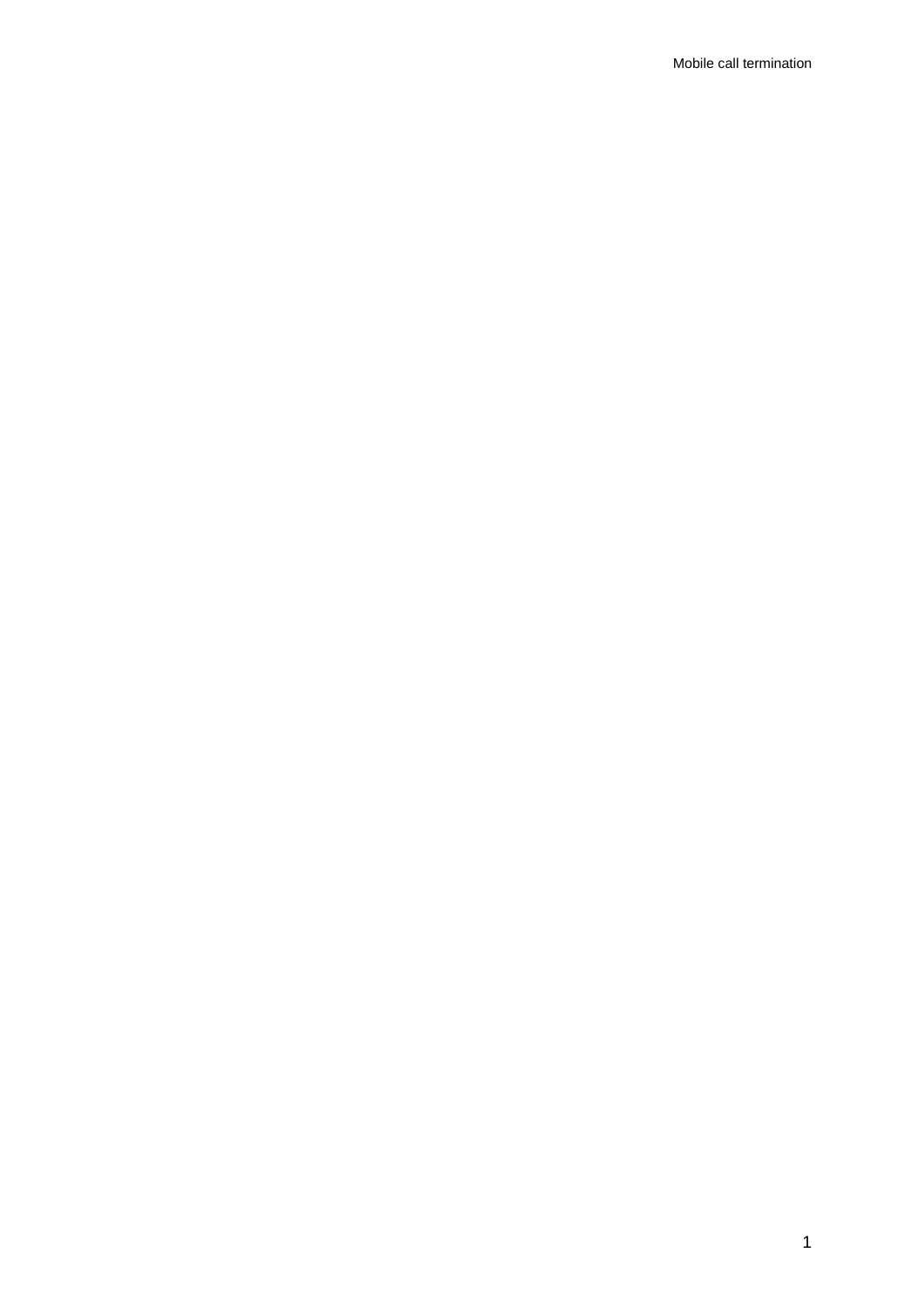1

# **Executive Summary**

- 1.1 When fixed and mobile operators offer their customers the ability to call UK mobile numbers, they pay mobile communications providers a wholesale charge to complete those calls. The rates that operators pay are called 'mobile call termination' (MCT) charges or more commonly 'mobile termination rates' (MTRs).
- 1.2 On 31 March 2011, the rules which limit MTRs will expire. We are conducting a market review to consider what rules, if any, should apply after that time. This consultation sets out our proposals for a new MTR regime, running from 1 April 2011 to 31 March 2015.
- 1.3 The mobile sector is changing, in ways that are relevant to this market review. Mobile services connect a growing number of users to the internet, and users are as likely to send messages as to make telephone calls. These changes affect the question of what MTRs are likely to lead to the best outcomes for consumers, and whether regulation is needed to achieve this.
- 1.4 In our earlier consultation (published on 20 May 2009), we sought views on different approaches, including potentially radical reforms such as removing all rules on call termination or requiring that mobile call termination be priced at zero (termed 'bill and keep'). In this consultation, we explain why, having considered the options, we think that capping MTRs, based on some measure of cost, will lead to better outcomes for consumers than these alternative approaches.
- 1.5 In addition, European regulators have been debating the merits of different approaches to regulating MTRs. In May 2009, the European Commission (EC) issued a Recommendation calling for MTRs to be limited to the incremental costs of providing call termination to other communication providers (a method called, in this  $\cos$  consultation, pure long-run incremental cost (pure LRIC).<sup>1</sup> The closest alternative to pure LRIC is to include additionally a mark-up for joint and common costs, such as the cost of the spectrum used by the network – an approach called 'LRIC plus' or  $LRIC+$ ).<sup>2</sup>
- 1.6 Previous MCT charge controls have been set using LRIC+. In our model, if we set charges using pure LRIC, by 2015, MCT charges will be one third of the charges calculated on a LRIC+ basis. A pivotal question in this review is: should we follow the EC's Recommendation and adopt pure LRIC?
- 1.7 Consistent with our primary duty, in deciding which method to use to set charges, we have considered how each approach affects different consumer groups.<sup>3</sup> We have also undertaken an impact assessment to consider how other stakeholders, including fixed and mobile communications providers, may be affected by our proposals.

 $1$  Pure LRIC only allows for long run variable costs to be recovered, and excludes common costs. For more information, see section 7.

 $2$  Long-run incremental cost (LRIC) is a method of understanding the incremental cost to an operator for providing a service, compared with not providing that service. LRIC+ includes an allocation for the fixed and common costs for the service, so that the cost of a minute of traffic on a particular network segment is the same for all services carried across that segment.

<sup>&</sup>lt;sup>3</sup> Ofcom's primary duties are to further the interests of citizens, and of consumers, in relation to the matters where we have regulatory responsibility. Annex 6 has more information on the regulatory regime and our general and specific duties.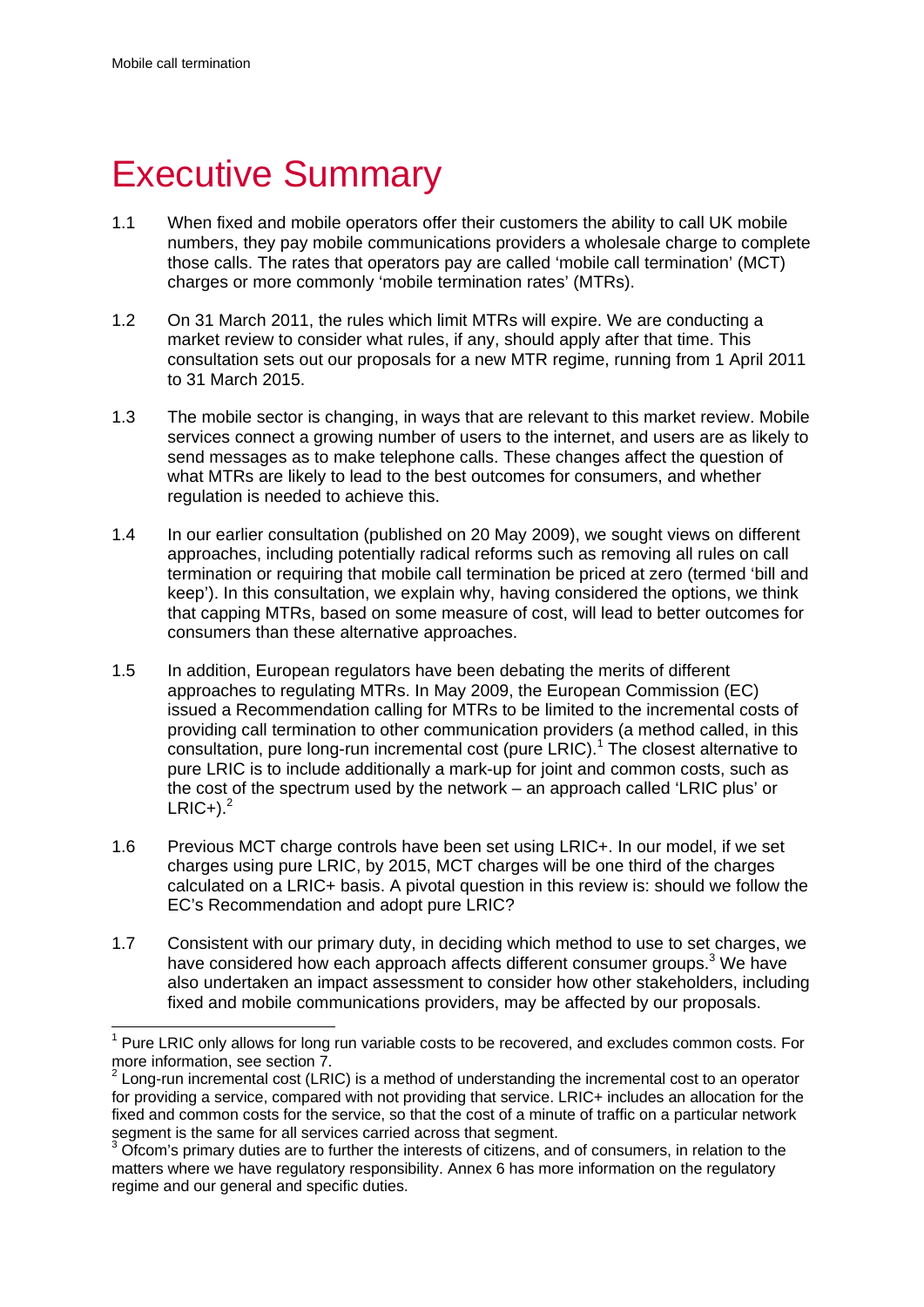- 1.8 Our approach is also consistent with the feedback from our earlier consultation, in which major stakeholders were unanimous that some form of cost-based charge control was needed, with debate polarised between whether LRIC+ or pure LRIC would deliver the best outcomes. Other methods such as bill-and-keep or capacitybased charging were seen as impractical or potentially problematic if introduced (or else, options to return to in the long term).
- 1.9 This consultation sets out our proposals to:

1

- 1.9.1 Define as separate markets each market for all calls to a given UK mobile number range for which a communications provider can determine the termination rate.<sup>4</sup>
- 1.9.2 Designate each undertaking that has been allocated one or more of these number ranges as having significant market power with respect to the (wholesale) market for the service of terminating calls to that range. This recognises both the ongoing technological developments and the commercial reality that control of the number range provides the mechanism by which pricing power is exercised in relation to calls to 07 numbers. Applying this approach will mean that more than 50 mobile communication providers (MCPs) are designated.<sup>5</sup>
- 1.9.3 Regulate directly the termination charges of the four<sup>6</sup> MCPs which operate fully-deployed national mobile networks. After a single-year transitional period, we anticipate the same rate being set for all four networks (an outcome termed 'symmetry').
- 1.9.4 Require other MCPs to provide call termination on fair and reasonable terms. We expect that this will result in commercial agreement to exchange traffic in both directions at the same charge as the symmetrical rate that applies to the four national MCPs (an outcome termed 'reciprocity'). Reciprocity is also consistent with the approach that we have taken in resolving a number of disputes previously, and, without prejudging the outcome of future disputes, we think that these decisions help provide regulatory certainty that, in many – perhaps almost all – cases, reciprocity is a fair and reasonable arrangement for MCT. This mirrors the arrangements that already apply in relation to fixed call termination.<sup>7</sup>
- 1.9.5 Use pure LRIC to set the charge control. We propose a four-year glide path of rates, based on a maximum average rate calculated using the pure LRIC of providing call termination at the end of our charge control period. This will lead to MTRs falling from 4.3ppm in 2010/11 to 0.5ppm by 2015 (in 2008/9 prices). The major factors behind this decline are:

 $<sup>4</sup>$  In the 2007 charge control, the market definition was linked to specific mobile access networks and</sup> therefore excluded calls that, for example, went to voicemail even if these calls were charged exactly in the same way.

<sup>&</sup>lt;sup>5</sup> In the 2007 charge control, only the five national mobile network operators (MNOs) were designated as having significant market power, and smaller MCPs were not subject to ex ante regulation 6  $6$  In September 2009 Deutsche Telekom and France Telecom announced their intention to merge their UK MCPs, T-Mobile UK and Orange UK. On 1 March 2010, the merging parties received

regulatory approval from the European Commission for the proposed merger. This merger has now reduced the number of national MCPs in the UK from five to four.

 $<sup>7</sup>$  In the 2007 charge control, for mobiles there was no fair and reasonable requirement on smaller</sup> providers, which led to a number of disputes between large and small providers covering MTRs for smaller operators.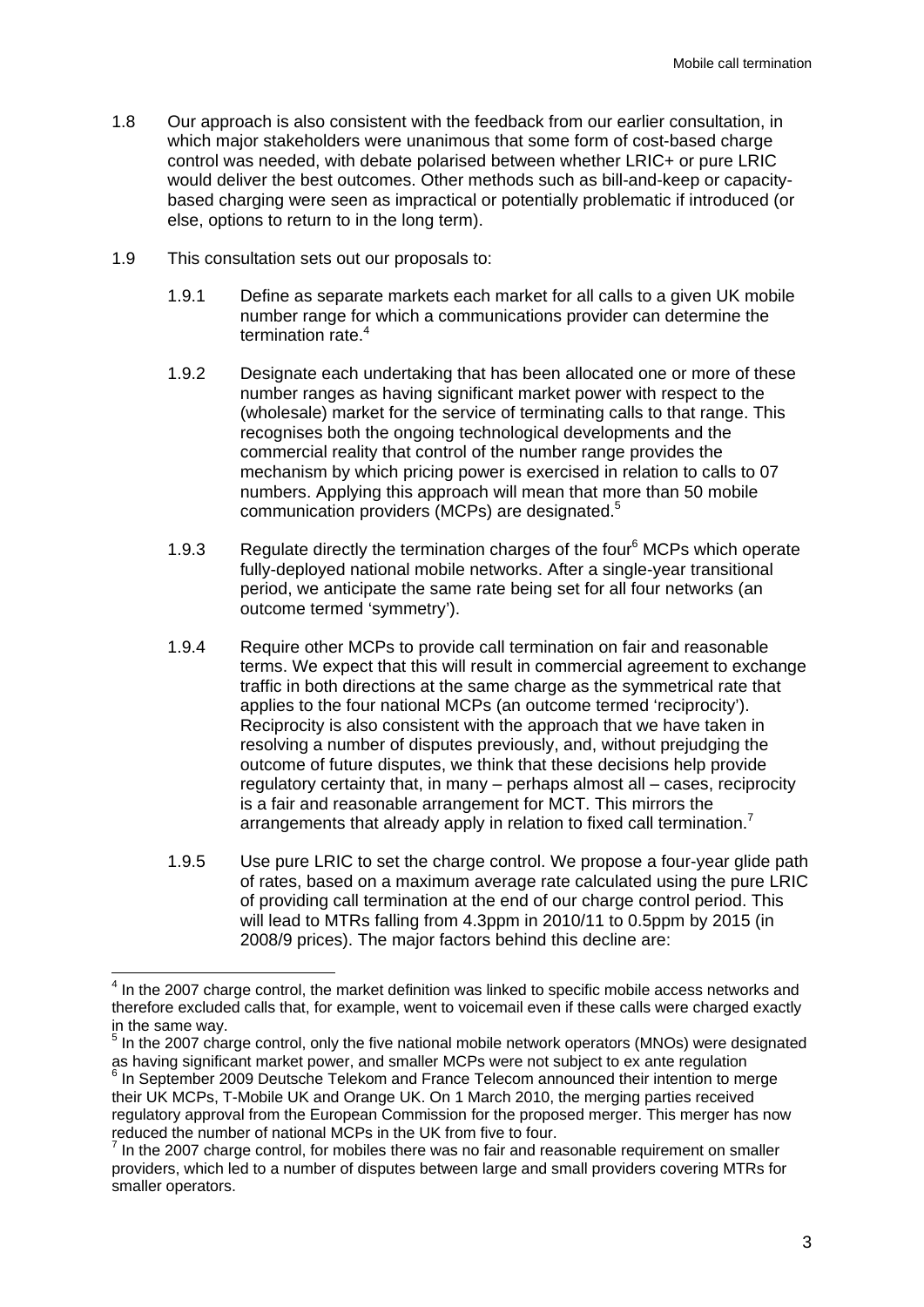- o very large increases in data volumes, reducing the proportion of costs attributable to voice;
- o decline in the cost of network equipment, as 3G technology becomes more established; and
- o the removal, as a result of moving to pure LRIC, of the contribution by MCT charges to the joint and common costs of the network. (The equivalent calculation for LRIC+ would see a maximum average charge of 1.5ppm by 2015.)

|                                                      | 2010/11                                       | 20011/12 | 2012/13 | 20013/14 | 2014/15 |
|------------------------------------------------------|-----------------------------------------------|----------|---------|----------|---------|
| Vodafone / O2 /<br>Orange / $T$ -Mobile <sup>8</sup> | 4.3                                           | 2.5      | 1.5     | 0.9      | 0.5     |
| H3G <sup>9</sup>                                     | 4.6                                           | 2.5      | 1.5     | 0.9      | 0.5     |
| Other Mobile Call<br>Providers                       | Set on the basis of being fair and reasonable |          |         |          |         |

### **Table 1 - Proposed MTRs (pence per minute - 2008/09 prices)**

- 1.9.6 Limit the frequency and size of changes MCPs can make to their MTRs. This will significantly limit the scope for a practice called 'flip-flopping', where rates are varied by time of day to exploit flexibility in the way that the previous regime worked. Left unchecked this practice could allow MCPs to force others purchasing MCT to pay more, in aggregate, than the rates intended to be set as an upper limit in the previous charge control. This practice also forces competing operators to incur extra costs, as the MTRs are frequently changed by significant amounts.
- 1.10 We propose using pure LRIC method to set regulated rates (over LRIC+) in the light of economic evidence, the legal position and other relevant evidence. In particular:
	- 1.10.1 no single argument or set of economic arguments have been found to strongly support one approach over the other – both have their merits and limitations;
	- 1.10.2 the distributional impacts of pure LRIC as compared to LRIC+ on consumers are not so significant to be a basis for not adopting pure LRIC; and
	- 1.10.3 we set out our view that, given the decision by the EC to recommend a particular approach across all EU Member States, we ought to adopt the EC Recommendation unless there are substantive reasons not to do so.
- 1.11 We believe that the overall outcome for consumers of adopting pure LRIC will be positive, and the risk of harm to consumers overall or on specific groups of consumers who are vulnerable is low.<sup>10</sup> We expect that, as part of an overall

 8 2G/3G MCPs

<sup>&</sup>lt;sup>9</sup> 3G Only MCP

<sup>&</sup>lt;sup>10</sup> This issue is discussed further in section 9